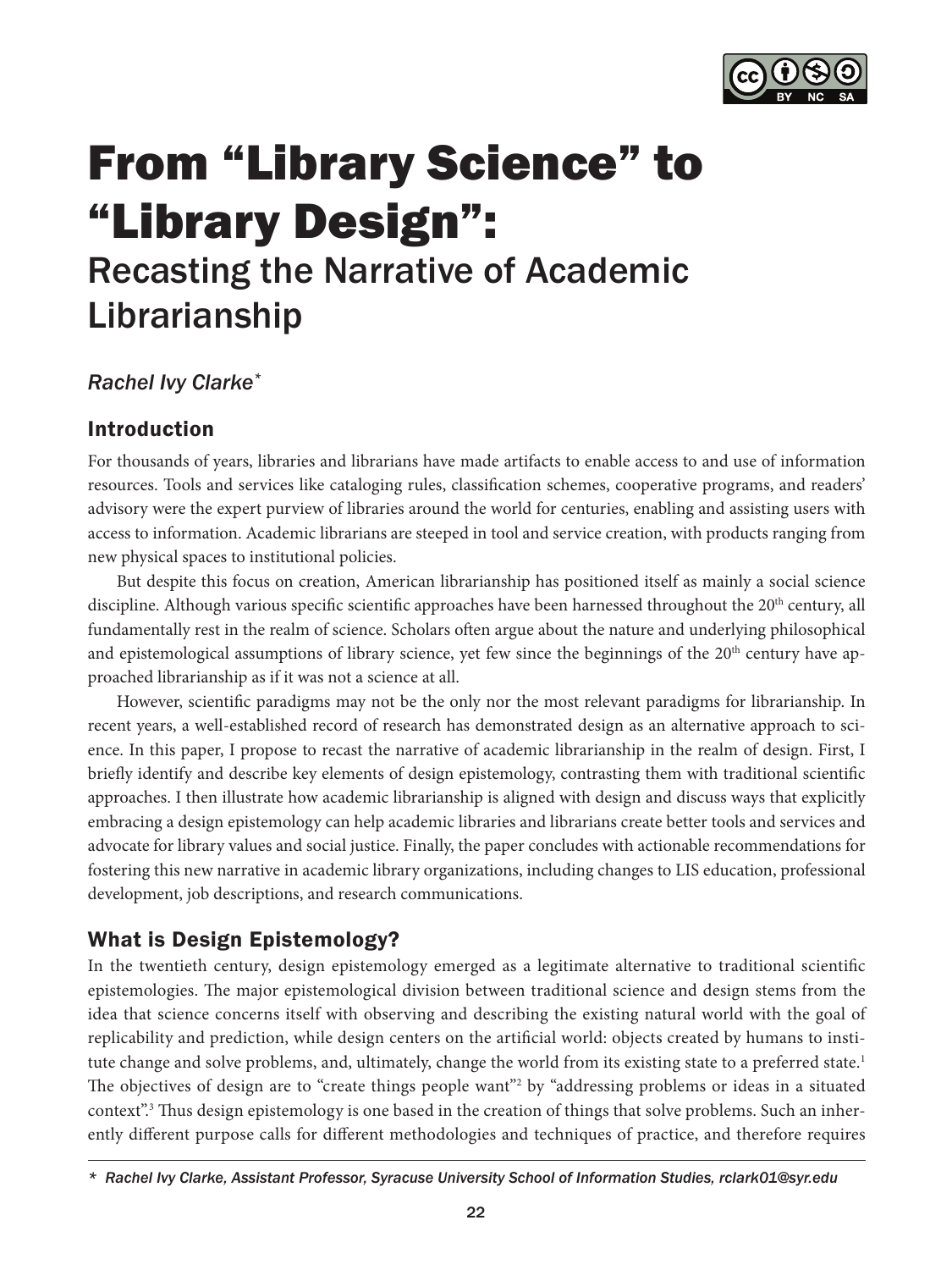a fundamentally different way of viewing and evaluating knowledge creation: what Cross calls a "designerly way of knowing".4

What are these ways of knowing? Although various approaches to design exist, reviews across various fields and domains (everything from architectural design to user interface design) show that many of these fields share epistemological commonalities, revealing a common set of fundamental principles that underlie what constitutes knowledge in design epistemology.<sup>5</sup> This differs from the popular concept of "design thinking" in that the contemporary design thinking model offers one specific interpretation of design epistemology and attempts to distill it into an easily accessible and actionable process model for those new to design to follow. While interest in and applications of design thinking is on the rise in academic libraries, these applications are still centered in ways for *working*, not ways of *thinking and knowing*, and thus lack the underlying epistemological shift required to fully harness the power of design.

Scholars from the 1960s, when the first formal investigations of design began, to the present day, have identified consistent factors and fundamental principles that underlie what constitutes knowledge in design epistemology. Table 1 synthesizes the underlying principles common across design that comprise a unique way of knowing.

| <b>TABLE 1</b><br>Synthesized elements of design epistemology*                                                                                                                                                                                                                                                                                                                                                                               |                                |                                                                                                                                                                                                                                                   |
|----------------------------------------------------------------------------------------------------------------------------------------------------------------------------------------------------------------------------------------------------------------------------------------------------------------------------------------------------------------------------------------------------------------------------------------------|--------------------------------|---------------------------------------------------------------------------------------------------------------------------------------------------------------------------------------------------------------------------------------------------|
| Creation of problem<br>solutions                                                                                                                                                                                                                                                                                                                                                                                                             | Artifacts                      | All products-tangible or intangible-made by humans that do not naturally<br>occur on earth.                                                                                                                                                       |
|                                                                                                                                                                                                                                                                                                                                                                                                                                              | Wicked problems                | Unique, interconnected, and ill-defined problems that cannot be definitively<br>described or solved via traditional scientific approaches                                                                                                         |
|                                                                                                                                                                                                                                                                                                                                                                                                                                              | Problem finding and<br>framing | The imposition or use of a "generating concept" or a set of objectives<br>from one particular perspective in order to find a "way in" or to frame the<br>problem a certain way, from a different angle, or a specific point of view               |
|                                                                                                                                                                                                                                                                                                                                                                                                                                              | Service orientation            | Intentional focus on the needs of others; this specific intention separates it<br>from other forms of inquiry                                                                                                                                     |
| knowledge through<br>Generation of<br>making                                                                                                                                                                                                                                                                                                                                                                                                 | Iteration                      | Moving quickly back and forth between explorations of the problem and<br>ideas for solutions and honing definitions of problems by making attempts<br>at solutions                                                                                |
|                                                                                                                                                                                                                                                                                                                                                                                                                                              | Repertoire                     | Drawing on previous experiences and bodies of knowledge to guide current<br>choices and to evaluate decisions and artifacts                                                                                                                       |
|                                                                                                                                                                                                                                                                                                                                                                                                                                              | Abductive reasoning            | Reasoning based in synthesis, or the suggestion that something may be<br>possible                                                                                                                                                                 |
| Design evaluation<br>methods                                                                                                                                                                                                                                                                                                                                                                                                                 | Reflection                     | Looking at work-both previous and current-with serious thought and<br>consideration                                                                                                                                                               |
|                                                                                                                                                                                                                                                                                                                                                                                                                                              | Rationale                      | The reasons and justifications for designing an artifact, the notation or<br>documentation of justifications and reasons, and explanations of why an<br>artifact is the way it is.                                                                |
|                                                                                                                                                                                                                                                                                                                                                                                                                                              | Critique                       | Evaluative insight, where designers with large, well-developed repertoires<br>are able to discern complex and subtle qualities and characteristics of a<br>design and make fine-grained discriminations that others may not be able<br>to express |
| *Note that while they may appear here to be very carefully categorized, many of these elements overlap and<br>serve multiple purposes. For instance, reflection is a form of knowledge generation in design that may also serve<br>as an evaluative method. Articulating these elements is inherently complex, and they are grouped this way purely<br>for purposes of presenting an organized analysis. See Clarke (2016) for more details. |                                |                                                                                                                                                                                                                                                   |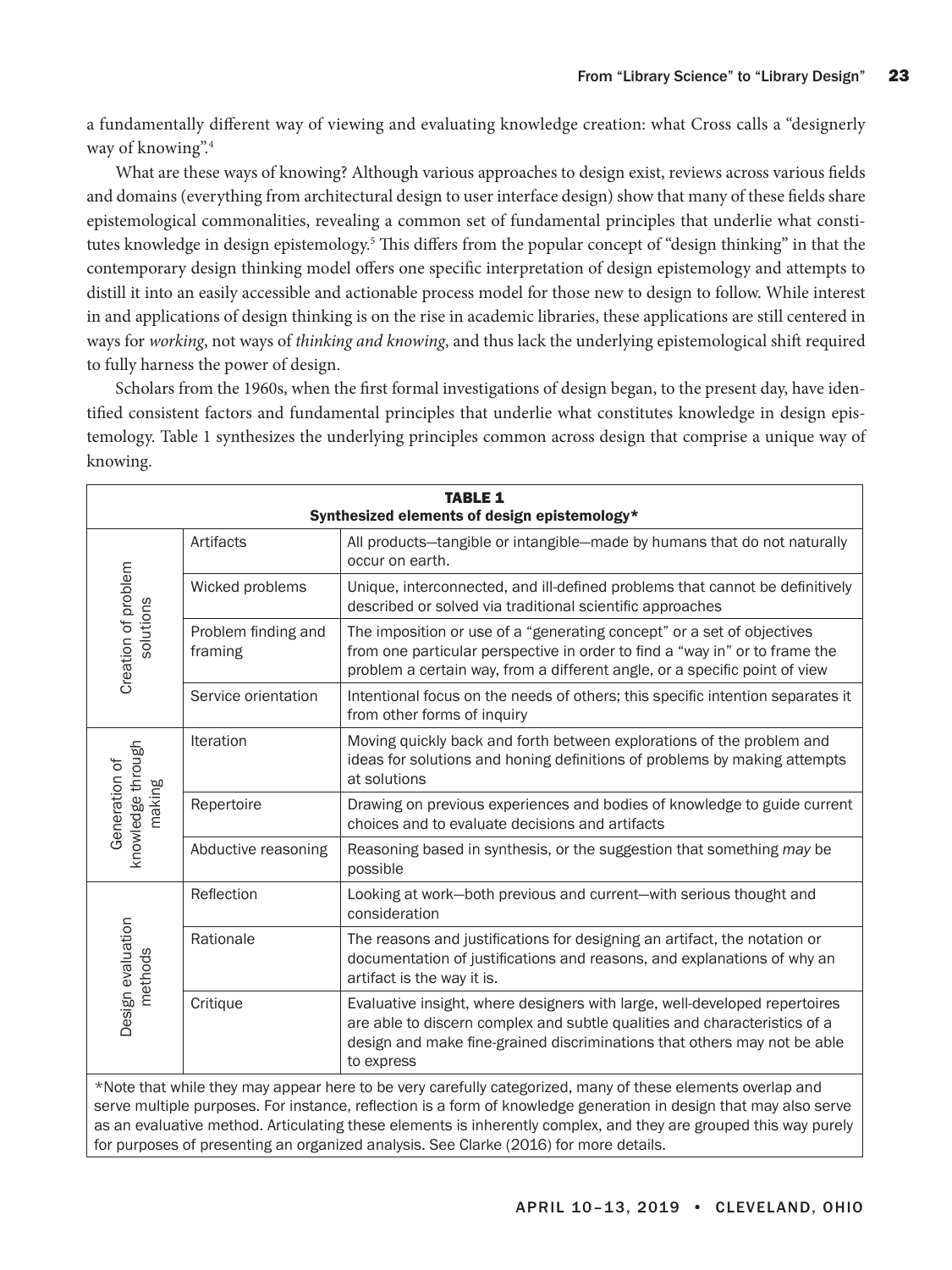These elements appear in in all design disciplines and constitute design as a way of knowing, rather than an applied process or a specific topical or contextual application. Previous research shows that these elements appear throughout the discipline of librarianship.<sup>6</sup> In the following section, I demonstrate how these elements are especially pertinent to academic librarianship.

## Design Epistemology and Academic Librarianship

In the early 20<sup>th</sup> century, American librarianship became increasingly situated in academia, moving away from its roots as a vocational profession. Situating librarianship in the academy helped legitimize librarianship as a profession, but it also emphasized scientific research and publication over practice, thus shaping the conceptualization of the field as a scientific one.<sup>7</sup> Although many library practitioners resisted the conceptualization of librarianship as a science and actively advocated for other conceptualizations (see for example Thompson, who suggested librarianship might be better considered as a fine art form<sup>8</sup>), librarians were increasingly educated in an environment steeped in science, research, and the academy, and in turn took those epistemological understandings with them as they moved into practice. Scholars and researchers in library science emphasized the need for scientific evidence to justify libraries' social and educational value, rather than reliance on experiencebased assumptions and conclusions.<sup>9</sup> Such influences in the early part of the twentieth century influenced the evolution of the profession toward a positivistic epistemology of science. As scientific approaches developed throughout the 20<sup>th</sup> century, they evolved beyond positivism. Epistemic approaches in librarianship grew to include approaches like social epistemology,<sup>10</sup> qualitative inquiry,<sup>11</sup> hermeneutics,<sup>12</sup> and evidence-based librarianship.13 Scholars often argue about the nature and underlying philosophical and epistemological assumptions of library science, but few since the beginnings of the  $20<sup>th</sup>$  century have approached librarianship as if it was not a science at all.

Yet what are the fundamental goals of academic librarianship? Is the ultimate purpose to explain and predict the information behaviors of students, faculty, staff, and other library stakeholders? Although such information is unarguably relevant to academic library services, this is not the ultimate goal of academic librarianship. Rather, the goals of academic librarianship are to educate patrons and help them achieve academic success.<sup>14</sup> To achieve this overarching goal, academic librarians participate in a variety of tasks, such including, but not limited to the following:

- showing students how to use computers and find information for their class assignments
- helping faculty and staff find information and materials to help teach classes or to complete research
- creating campus-wide literacy programs
- delivering classroom instruction to teach information literacy skills
- curating collections suited to the institution's learning and research needs<sup>15</sup>

### *Creation of Problem Solutions*

All of the aspects of academic library practice listed above are fundamentally creative tasks, rather than scientific ones. Each of these activities requires librarians to create some sort of artifact or product that facilitates patrons' academic success. And creation is the realm of design, not science.

While creation is often considered in terms of physical products, like library architecture, remodeling, or space planning, creation of design products is not limited to physical artifacts. Digital tools and services, such as websites, databases, online collections, institutional repositories, and finding aids such as LibGuides and other similar tools are also created by academic librarians in service of patron success. But perhaps most significantly, academic librarians create many intangible products, including but certainly not limited to information literacy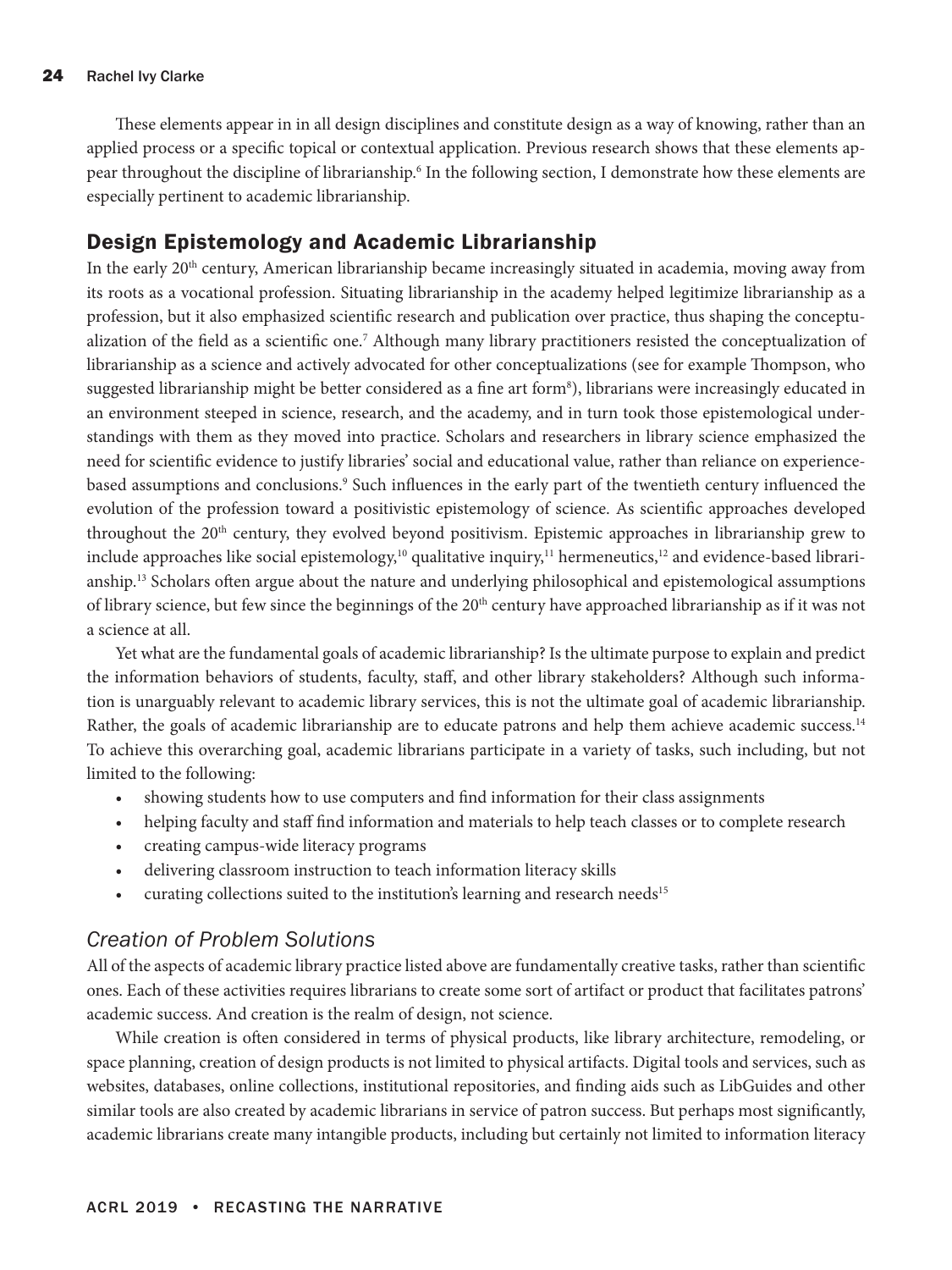and library instruction curricula, data management plans, access policies, research projects, and reference service models. Instructional design—a key component of academic librarianship—hinges on the creation of instructional products and experiences across a variety of physical and digital environments.

Creation in design serves a very specific purpose: to solve problems. What problems is academic librarianship aiming to solve? Given the overarching goals of academic librarianship, all of these products, be they physical, digital, or conceptual, are created to help students and faculty achieve academic success. This is a prime example of a wicked problem, as it is ill-defined (what is meant by academic success?), involves multiple sets of interconnected stakeholders (students, faculty, staff, etc.), and has no stopping rule (even if a patron achieves one form of success, they can continue to move on to other forms). Because wicked problems cannot be solved through traditional scientific means, and may only have better or worse resolutions rather than a single "correct" answer, creative approaches like design are necessary.16 Design is often relied upon to tackle wicked problems that have failed to be solved via more traditional research approaches.<sup>17</sup>

Design approaches let us tackle these wicked problems through the imposition of frames and constraints. The idea of framing and reframing—looking at the problem from different angles or points of view—recurs throughout the literature on design and across fields like industrial product design, software and technology development, and architecture.<sup>18</sup> Imposing constraints relevant to specific settings and institutions, such as resource availability, also helps frame a wicked problem in a way that helps generate solutions. Kolko details how designers use frames and constraints to shape synthesis and solutions.19

Creating artifacts that solve problems also reflects the service orientation of design that clearly aligns with the service focus of academic librarianship. The service orientation of design is intentional compared to other traditional approaches from science and art, where service is a secondary by-product.<sup>20</sup> Nelson and Stolterman argue that to truly offer intentional service, design does not just offer people what they want, but *more* than what they want, a "surprise of self-recognition."21 In other words, design is not necessarily about solving a problem as stated, but empathetically understanding the situation and context so that underlying and potentially unknown problems can be solved, thus demonstrating a dedication to service by going beyond a surface level. We see this time and again in librarianship, which also explicitly calls out service as a core value of the profession.<sup>22</sup> One illustrative example is the reference interview, where librarians are trained to delve, explore, and determine a patron's true underlying information need, because it is not necessarily directly stated.23 It is the explicit job of the librarian to give the patron more than what they have expressed as their need, to solve the problem beyond its presentation, even to use the reference interview as an opportunity to teach a patron search strategies and skills that can help them become more information literate and gain independent research skills.<sup>24</sup>

#### *Generation of Knowledge Through Making*

Given the fundamental role of creation in design, much of the knowledge generation in design epistemology comes from the process and act of creation; that is, the actual making of a product. Knowledge emerges from the nature of the processes and principles carried out during creation. For instance, the iterative process used in design means that designers move quickly back and forth between explorations of the problem and ideas for solutions<sup>25</sup> and hone definitions of problems by making attempts at solutions,<sup>26</sup> or drawing on a repertoire of previous experiences and bodies of knowledge<sup>27</sup> to guide current choices and to evaluate decisions and artifacts. Many academic librarians have made iterative changes to improve services and drawn on what they learned from previous creations to inform new ones.

However, these elements are often implicit or overlooked as valid aspects of knowledge generation in applications of design in academic librarianship. For instance, although there is a clearly established connection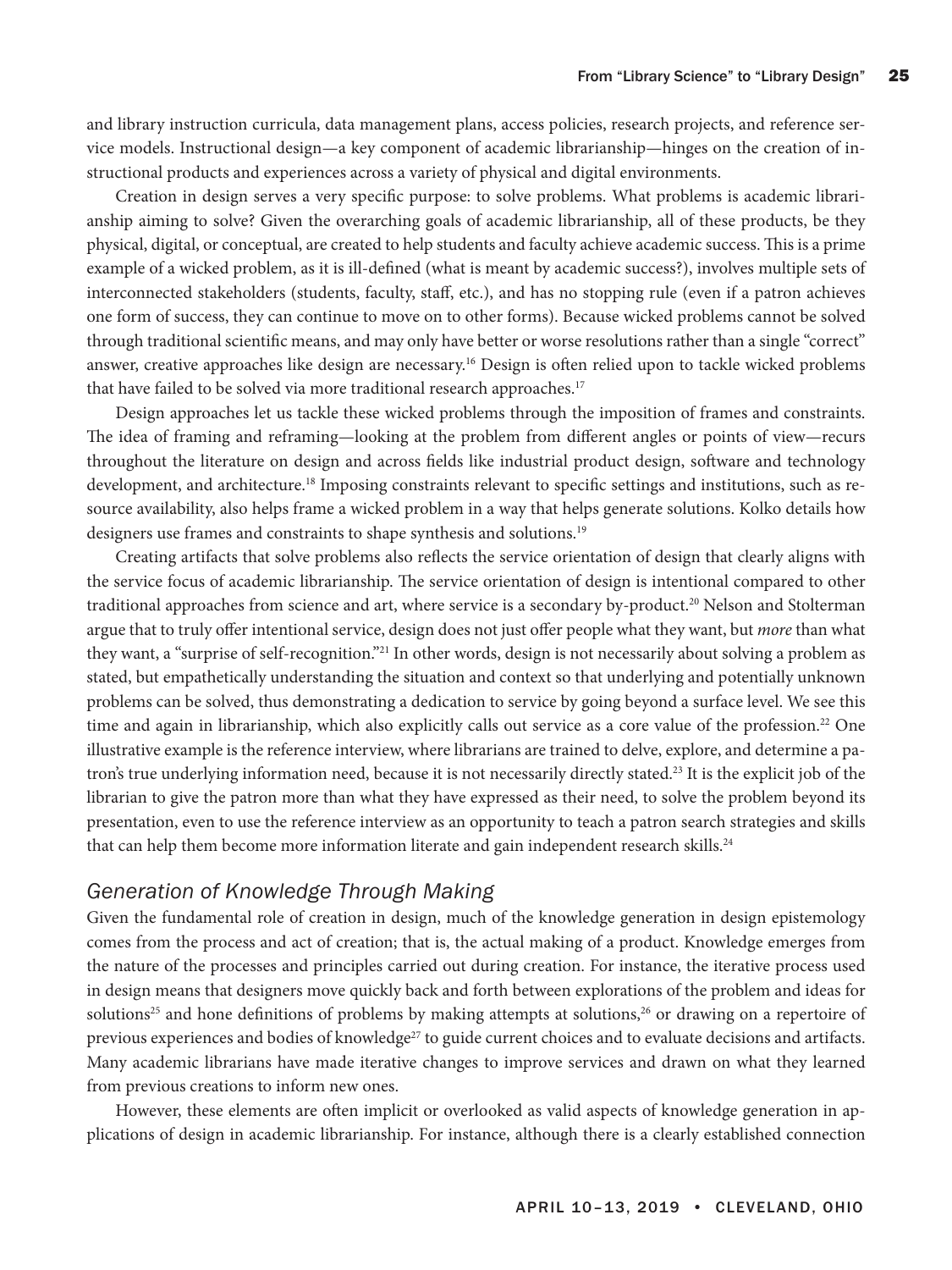between academic librarianship and instructional design. Bell and Shank were some of the first to explicitly discuss of applying design approaches to librarianship, specifically in the context of instructional design, or the broad process of determining the state and needs of the learner, defining the end goal of instruction, and creating some "intervention" to assist in the transition. While much of the literature on instructional design portrays it as a kind of science,<sup>28</sup> Bell and Shank discuss the ADDIE model of instructional design and how its five phases—analysis, design, development, implementation, and evaluation—reflect a design approach. However, while the ADDIE model seems to reflect design at first glance, its focus on measureable outcomes still reflects a scientific epistemology. For the ADDIE model to truly reflect a design epistemology, knowledge would be gleaned through the use of elements like iteration, abductive reasoning and repertoire during the process of creating the intervention.

In addition to creating their own instructional design products, academic libraries and librarians are tasked with helping library users create tools and services to help themselves. This can clearly be seen in the increasing prevalence of support for making within libraries. The rise of library makerspaces in academic libraries—areas and programs that allow patrons the opportunity to create intellectual and physical materials—is a prime example of this. Library makerspaces stem from an ethos of "learning by doing" and hands-on experience in creation, and makerspaces in the educational community at large have been explicitly recognized as a means to teach design thinking.29 The increasing presence of makerspaces and similar programs and services in academic libraries acknowledges the designs' epistemic position of generating knowledge through making.

#### *Design Evaluation Methods*

There can be no doubt about the recent rise of interest in assessment in academic librarianship. Popular assessment methods are based in scientific norms, which aim for predictable, consistent results, whereas design specifically aims for deviations and variations.<sup>30</sup> Such alternative approaches to knowledge generation naturally will not hold up to scrutiny and critical evaluation based in scientific epistemologies. Because what counts as legitimate knowledge in design is different, evaluation methods must also be different. While science relies on specific constructs of evidence, design considers interpretation as a valid form of epistemological evidence.<sup>31</sup> Scientific evidence may be of assistance to designers by describing existing situations so as to inform decisions. But unlike science, the purpose of design is not to describe the existing world in a factual or objective manner; rather it seeks to change situations and add meaning to them. Therefore, subjective interpretation is a valid form of evidence in design, manifesting through evaluative elements like reflection, critique, and rationale.

The value of reflective practice is not foreign to academic librarianship, especially given its connections with education. Literature shows the value of reflection in instruction<sup>32</sup> as well as situations like peer mentoring.<sup>33</sup> While these works focus on reflection as a type of assessment strategy, Graf and Harris specifically advocate for reflection to evaluate other assessment techniques.34 They note that librarians may be reluctant to adopt more explicit reflection practices due to time constraints and an unclear perception of the potential benefits. Although they propose strategies for practitioners, these specific applications do not inherently address the barriers to adoption. Instead, if academic librarianship was reframed as a design practice, of which reflection is an explicit and invaluable element, reflective work could be legitimized within institutions thus supporting dedicated time for reflective exercises

Critique is another form of interpretive design evaluation. While critique may seem like arbitrary subjectivity to outsiders, it is actually evaluation based on an extensive repertoire of personal knowledge.<sup>35</sup> While critique from experts is the norm, at minimum design evaluation should consist of a reflective critique by the design's creators.36 While informal feedback sessions may occur in academic librarianship, formal critique sessions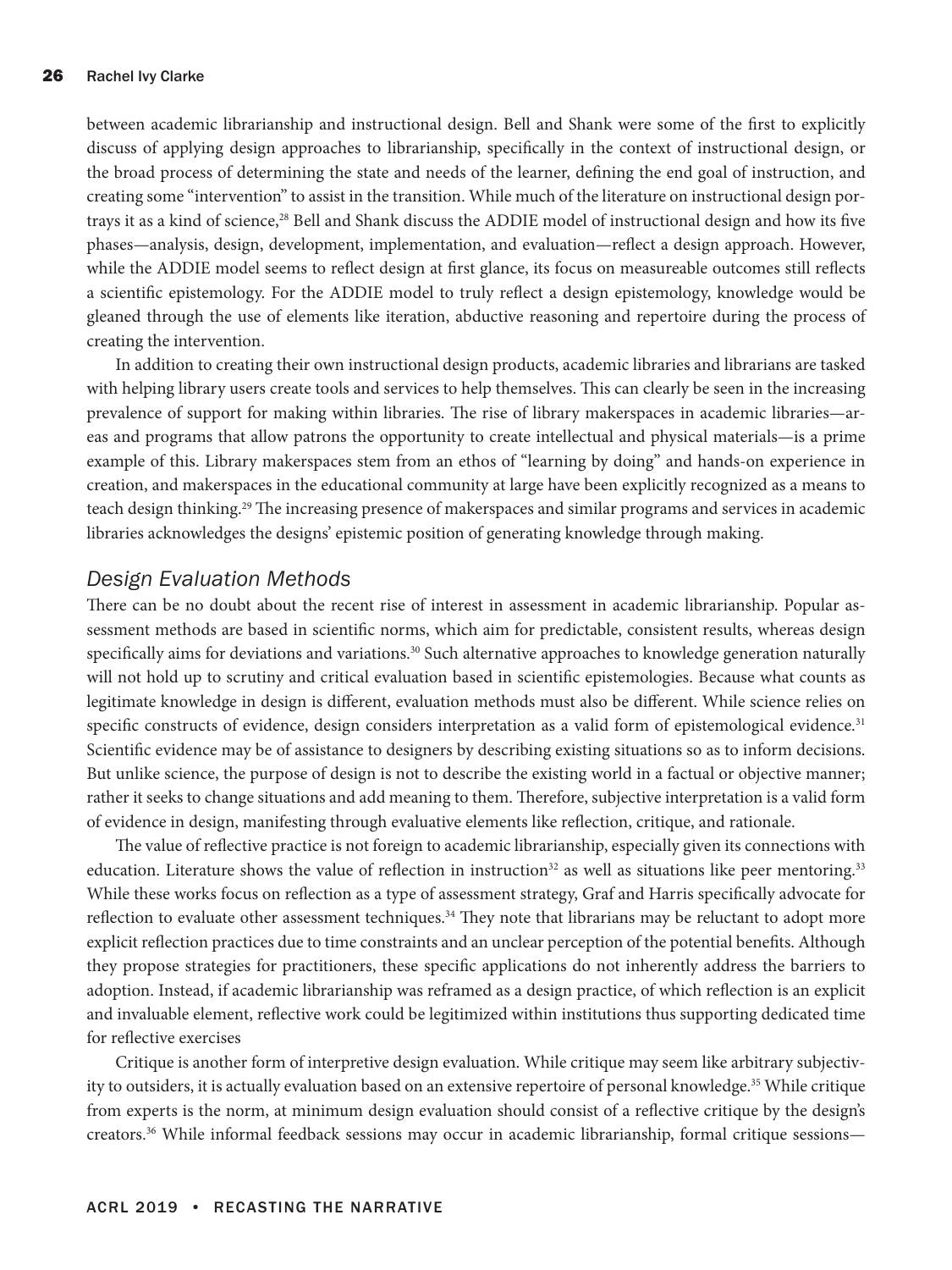where design work is evaluated by others to provide direct feedback, construct frameworks for evaluation, and assess how well or poorly any given design may address a given problem<sup>37</sup>—are lacking in the field. However, parallel fields, such as museums, do offer such opportunities, such as the annual video and website critique sessions offered at conferences like Museums and the Web.<sup>38</sup>

Like critique, rationale as an explicit assessment method is absent in academic librarianship due to a differing epistemological position. Because design (unlike science) does not have any one "right" answer, only better or worse answers,39 design relies on the reasoning and rationale behind the choices to understand what led to or what makes a result "better" or "worse." Rationale-based assessment is gleaned through an examination of the design process**:** how a design was made, including choices faced, decisions made, and justifications for those decisions.40 For instance, a paper I was once assigned to review discussed a library's creation of a new database of mural art. Yet the paper was not published, one of the reasons being that the authors did not include a section on assessment, like a patron use survey, to demonstrate some sort of improvement effect. However, it did discuss reasons for decisions made throughout the creation process, such as enabling users to search for works by both artist and geographic location to offer multiple access points for connecting with works, and to let users both identify locations where art might exist as well as learn more about a work they had encountered in the city. The rationale for selecting location as an access point was to help users identify and learn more about a work encountered while out in the city—without location metadata as an access point, a user who encounters a mural at 123 Main Street would not be able to find information about it in the database. The assessment in this case stems not from the inclusion of location metadata in and of itself, but the explication of the reasons and rationale for its inclusion, and the connection of that rationale to the project's stated goals. A patron use survey, while helpful, would not have provided the same type of assessment, and arguably less useful findings.

#### Implications of Recasting the Narrative

Given the prevalence of creation in librarianship and especially academic libraries, it stands to reason that academic librarianship reflects the characteristics of a design field rather than a scientific one. But why is this reconceptualization so important?

First, pivoting the narrative of academic librarianship from science to design offers opportunities to improve the creation of library products. Reframing librarianship as a design field means that all of the resources, tools, and approaches that emerge from design epistemology can be learned and harnessed by librarians when creating library products. Just as knowing more about science (such as techniques to improve reliability and validity) can help us improve scientific research findings, knowing more about design can help us create better tools and services. People unfamiliar with design often assume that it is a simple process, stemming from internal genius or intuition. Although such a magical-seeming design process may be a black box to outsiders, what appears easy to outsiders What may seem like arbitrary subjectivity to outsiders is actually evaluation based on an extensive repertoire of personal knowledge.<sup>41</sup> Explicitly harnessing the elements of design epistemology in academic library work can help librarians build the design expertise necessary to create better products and services.

Second, reconceptulizing librarianship as a design field allows libraries and librarians to more explicitly incorporate the values of librarianship in library work. Unlike science, with its emphasis on striving for objectivity and neutrality, design's problem-solving roots mean it is an activist epistemology. Liedka notes that design is not just about what *could* be, but arguably what *should* be.<sup>42</sup> The former merely identifies options while the latter makes a judgement about the world—and strives to change the world to achieve a state that reflects that judgment. Libraries are not and never have been neutral.<sup>43</sup> Explicitly articulating a set of values clearly indicates non-neutral positioning. Taking positions to support values like access, literacy, diversity, and intellectual free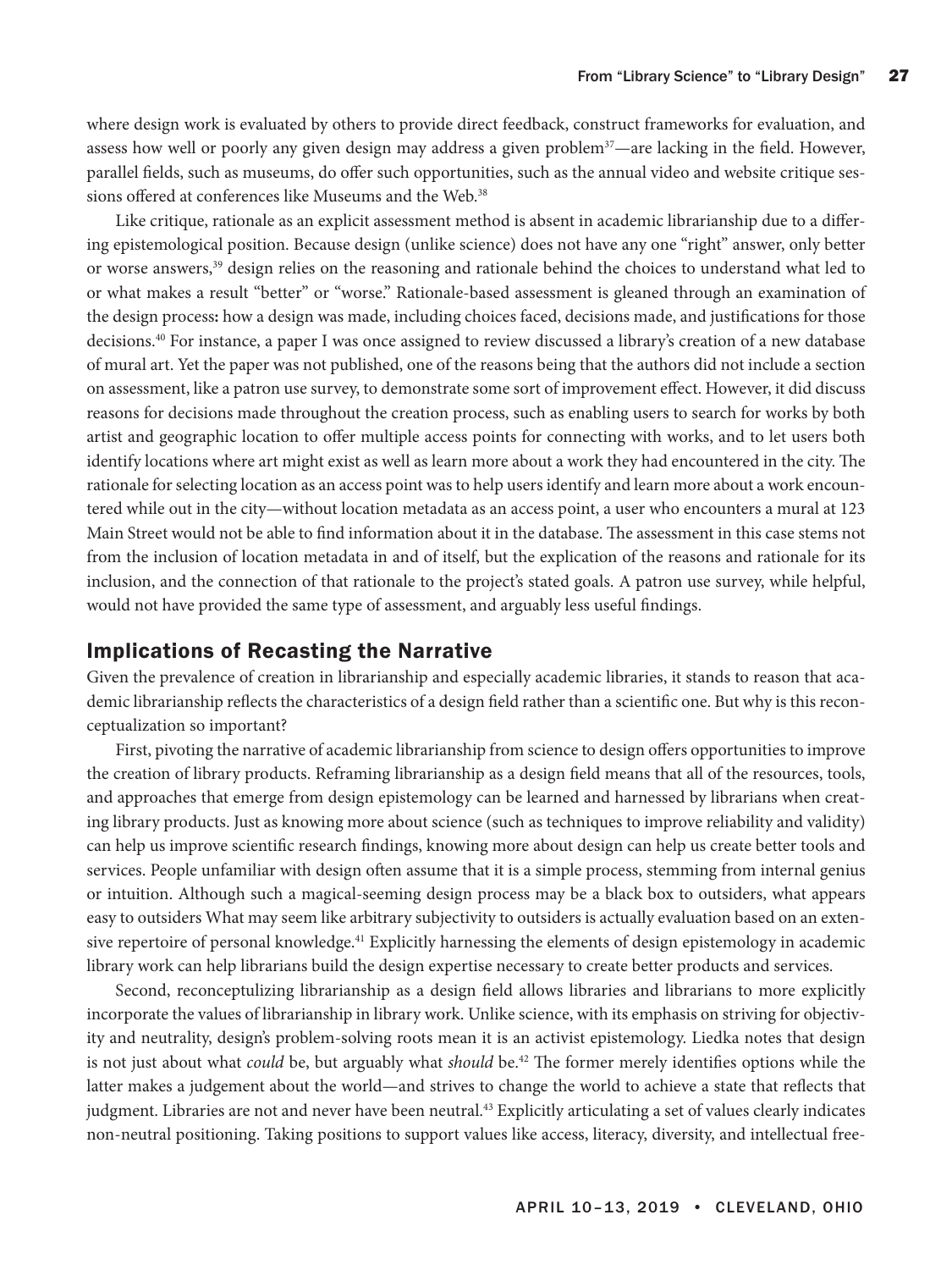dom cannot be a neutral or objective standpoint. Librarianship takes the position not just that people *could* have access to resources, but that they *should*; not just that intellectual freedom is possible, but that it is beneficial, both to individuals and to society at large.

Considering values is critical because all design products incorporate the values of their creators, whether intentional or not.44 Academic librarians focused on instruction are increasingly concerned with how underlying values inherent in various power structures shape instructional design.<sup>45</sup> While critical theoretic approaches offer various lenses through which to analyze the design products of librarianship. But if values like lifelong learning and social justice are important to academic librarianship, it is not enough to uncover them in a posthoc analysis—they need to be explicitly considered when creating new library products, and arguably explicitly *furthered* by new library products. It is only once librarians understand how values and perspectives are embedded in their creations that they can purposefully start designing with an eye toward these values, such as Ringling, Carlisle and Waugh's use of design approaches to explicitly consider the value of open access and develop a more proactive position on the issue.<sup>46</sup>

Ultimately, if librarians do want to further values such as equity and diversity, lifelong literacy, and other social justice concepts, then librarians need to take a more proactive role in the design of library tools and services. Case studies of design in librarianship show that design is commonly externalized, considered to be something that other fields and other professions do.<sup>47</sup> Interviews with user experience (UX) librarians revealed that most of these professionals conceptualized their role specifically as a research role rather than a design one, de-emphasizing design-related tasks and relegating them to other staff and departments.48 Over time, other nonlibrarian people and fields have taken up the design work needed by and for libraries, resulting in a power shift that has left libraries and librarians dependent on other sources, like vendors, to provide design work. And it is the designers that create these artifacts who make the ultimate decisions about how things can, will and should be. If librarians do not take a proactive stance on incorporating design into the underlying epistemology of librarianship, these power imbalances will continue.

#### Forward for the Future

The need to shift the narrative from "library science" to "library design" is clear. But such major epistemological shifts do not happen organically or overnight. How can we foster and support this new narrative in academic library organizations? We need support and buy-in from the entire professional library community.

First, we need to incorporate design epistemology into library education, both in graduate level library degree programs as well as ongoing professional development. While design may appear magical and easy to outsiders, that ease stems from years of education and practice. Incorporating design into academic and professional LIS education can give librarians the foundational underpinnings of design as well as concrete methods and tools to apply in their everyday library work. The more design training and education librarians have, the better they can be at creating tools and services for our users, especially tools and services that advocate for library values.

Second, we need institutional support that acknowledges the legitimacy of design epistemology in librarianship. This could range from time explicitly carved out for reflective work as a legitimate form of assessment to rewriting job descriptions to accurately reflect the design work that librarians do. Much of the literature discussing design in librarianship is limited to specific contexts like architecture, technology, and instruction.<sup>49</sup> Harnessing the language and vocabulary of design will make the connection between design and librarianship more explicit and potentially represent the work of librarians more accurately. Other organizational acknowledgement of legitimacy could include the consideration of design research in tenure and promotion cases. Many research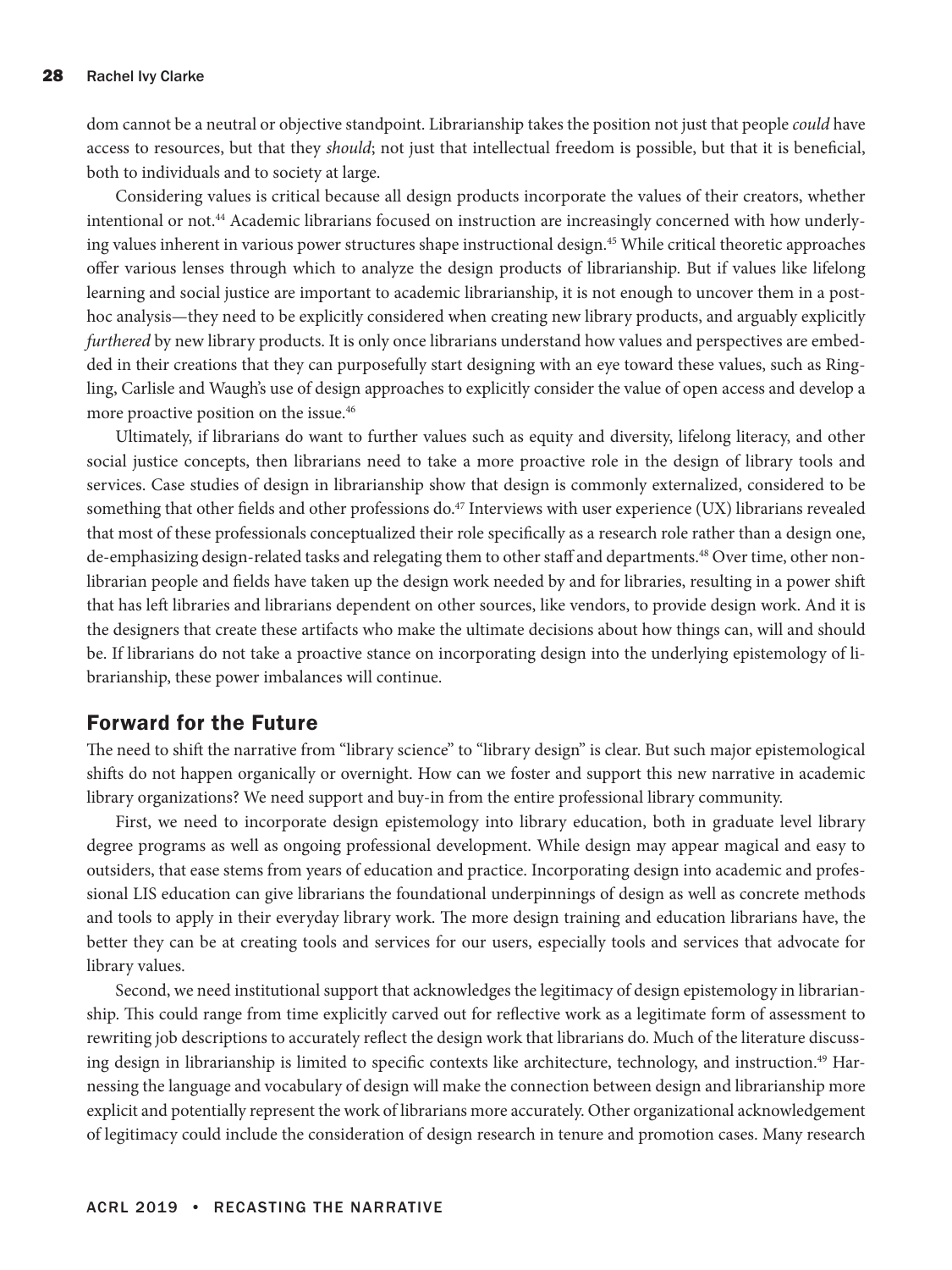projects conducted by academic librarians as part of their job requirements are legitimate forms of research in the design paradigm.50 To support local institutional acknowledgement, profession-wide research communication venues like conferences and journals that acknowledge and lend legitimacy to the research inherent in design projects are necessary.

And finally, above all else, recasting the narrative of library science to library design allows librarians to explicitly start thinking of themselves as designers, rather than externalizing design to others. This new explicit acknowledgement of identity offers librarians the potential to harness the creative power inherent in design. Such power affords librarians the advocacy and activism necessary to ensure that the values articulated in librarianship are actually instantiated in library work.

#### Endnotes

- 1. See for example Herbert Simon, *The Sciences of the Artificial* (Cambridge, MA: M.I.T. Press, 1969); Donald A. Schön, *The Reflective Practitioner: How Professionals Think in Action* (New York, NY: Basic Books, 1983); Nigel Cross, *Design Thinking*, (Oxford, UK: Berg, 2011); Harold G. Nelson and Erik Stolterman, *The Design Way: Intentional Change in an Unpredictable World*, 2<sup>nd</sup> ed., (Cambridge, MA: MIT Press, 2012).
- 2. Silke Konsorski-Lang and Michael Hampe, "Why Is Design Important? An Introduction." In *The Design of Material, Organism and Minds*, ed. S. Konsorski-Lang and M. Hampe, (Berlin Heidelberg: X.media.publishing, Springer-Verlag, 2010: 3-18), 3.
- 3. A. Telier (Thomas Binder, Giorgio De Michelis, Pelle Ehn, Giulio Jacucci, Per Linde, and Ina Wagner). *Design Things* (Cambridge, MA: MIT Press, 2011), x.
- 4. Nigel Cross, "Design Research: A Disciplined Conversation." *Design Issues* 15, no. 2 (1999): 5-10; Cross, *Design Thinking* (2011).
- 5. Thomas Moran and John M. Carroll, "Overview of Design Rationale." In *Design Rationale: Concepts, Techniques, and Use* (Mahwah, NJ: Lawrence Erlbaum Associates, 1996), 1-20; Schön, *The Reflective Practitioner*, 1983.
- 6. Rachel Ivy Clarke, "Toward a Design Epistemology for Librarianship," *The Library Quarterly: Information, Community, Policy* 88*,*  no. 1 (2018), 41-59.
- 7. John V. Richardson, Jr., *The Spirit of Inquiry: The Graduate Library School at Chicago, 1921-1951* (Chicago, IL: American Library Association, 1982).
- 8. C. Seymour Thompson, "Do we want a library science?" *Library Journal* 56 (1931).
- 9. C. C. Williamson, "The Place of Research in Library Service," *The Library Quarterly* 1, no. 1 (1931).
- 10. Margaret Egan and Jesse Shera, "Foundations of a theory of bibliography," *The Library Quarterly* 22, no. 2 (1952); Jesse Shera, "An epistemological foundation for library science," in *The Foundations of Education for Librarianship,* (New York, NY: Becker and Hayes, 1972).
- 11. Raya Fidel, "Qualitative methods in information retrieval research," *Library and Information Science Research* 15, no. 3 (1993).
- 12. John M. Budd, Knowledge and Knowing in LIS: A Philosophical Framework (Lanham, MD: Scarecrow Press, 2001).
- 13. Jonathan Eldredge, "Evidence-based Librarianship: An Overview," *Bulletin of the Medical Library Association* 88, no. 4 (2000); Jonathan Eldredge, "Evidence‐based Librarianship: The EBL Process," *Library Hi Tech* 24, no. 3 (2006).
- 14. Gwen Meyer Gregory, *The Successful Academic Librarian: Winning Strategies from Library Leaders* (Medford, N.J: Information Today, Inc., 2005); Sue Roberts and Philippa Levy, *Developing the New Learning Environment :The Changing Role of the Academic Librarian*, (London: Facet Publishing: 2005); Steven J. Bell and John D. Shank, *Academic Librarianship by Design: A Blended Librarian's Guide to the Tools and Techniques*, (Chicago: American Library Association, 2007).
- 15. Rebecca Tischler, "What does a librarian do—academic," *I Need A Library Job* (December 16, 2014), <http://inalj.com/?p=85831>
- 16. Conklin et al., "Rethinking Wicked Problems."
- 17. Roel Wieringa, "Design Science Methodology: Principles and Practice," *Proceedings—International Conference on Software Engineering* 2 (2010).
- 18. Cross, *Design Thinking* (2011).
- 19. Jon Kolko, "Abductive Thinking and Sensemaking: The Drivers of Design Synthesis," *Design Issues* 26, no. 1, (Winter 2010).
- 20. Nelson and Stolterman, *The Design Way*, 41.
- 21. Ibid., 42.
- 22. American Library Association, "Core Values of Librarianship," (June 29, 2004), [http://www.ala.org/advocacy/intfreedom/coreval](http://www.ala.org/advocacy/intfreedom/corevalues)[ues](http://www.ala.org/advocacy/intfreedom/corevalues); Michael Gorman, *Our Enduring Values: Librarianship in the 21st Century*, (Chicago, IL: American Library Association, 2000), 74-87.
- 23. Anne M*. Fields, "Ill-structured Problems and the Reference Consultation: The Librarian's Role in Developing Student Expertise," Reference Services Review 34, no. 3 (2006).*
- 24. James K. Elmborg, "Teaching at the Desk: Toward a Reference Pedagogy," *Portal: Libraries and the Academy* 2, no. 3 (2002): 455- 464.